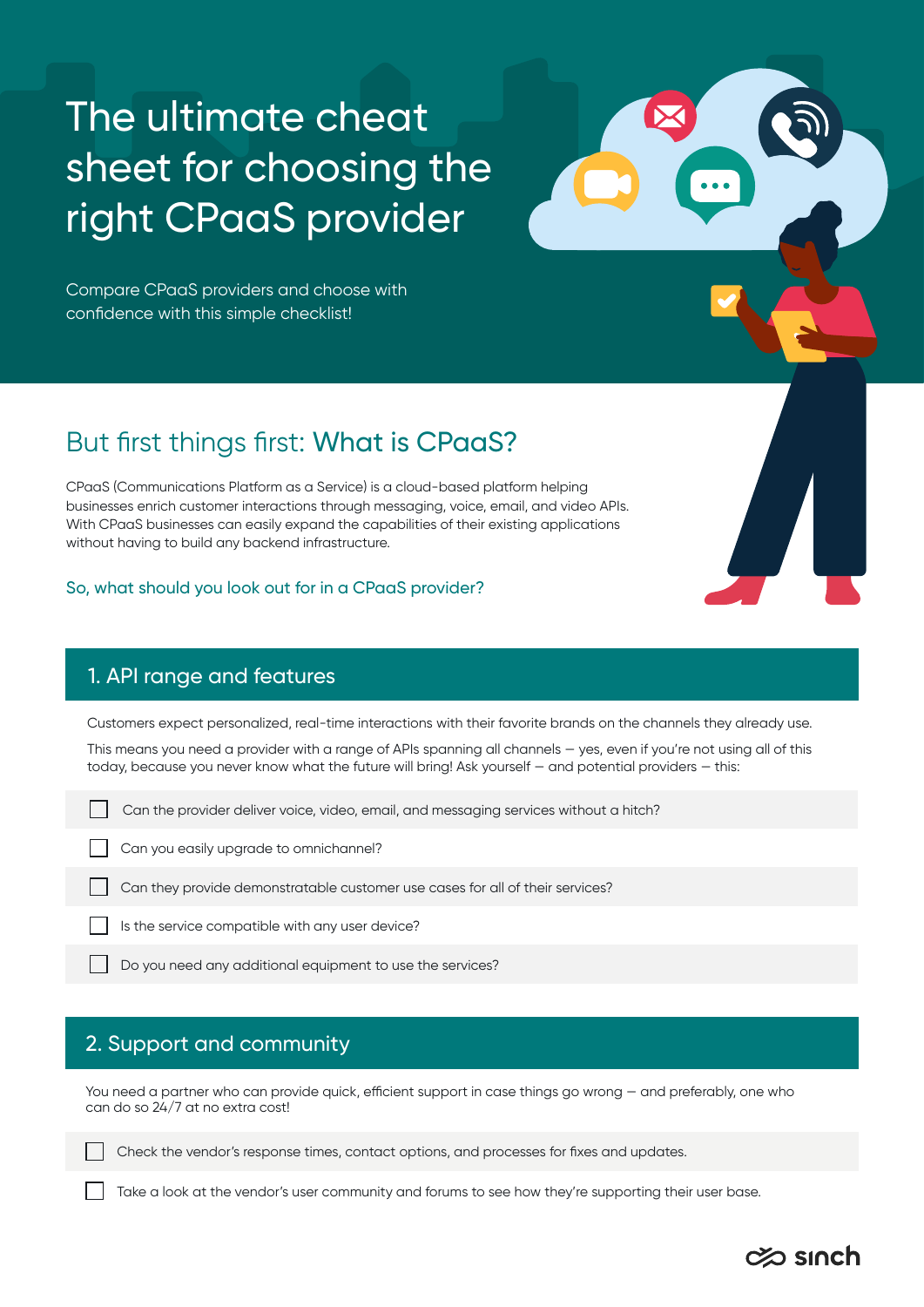# 3. Network infrastructure and reliability

The CPaaS market is growing, but it doesn't mean all vendors have everything it takes under the hood to enable quick, reliable, and secure communication at scale. Make sure to check the following:

|  |  |  |  | How long has the provider been on the market? |
|--|--|--|--|-----------------------------------------------|
|  |  |  |  |                                               |

Does it have a carrier-grade network?

How many operator connections do they have?

How about uptime and historical outages?

#### 4. Integration and user experience

Selecting a partner with tools you can integrate and work with effortlessly is also crucial!

Are the vendor's APIs easy to integrate with your existing tools?

Can you easily add more channels to your communication mix in the future?

Does the vendor listen to feedback to continuously improve user experience?

# 5. Security and privacy

Data security isn't something you can compromise on. Make sure your provider will keep your business and customers safe:

 $\infty$  sinch

Is the provider compliant with all local data laws and restrictions of the markets where you operate?

Does the provider have certifications demonstrating its expertise in data security?

How many operator connections do they have?